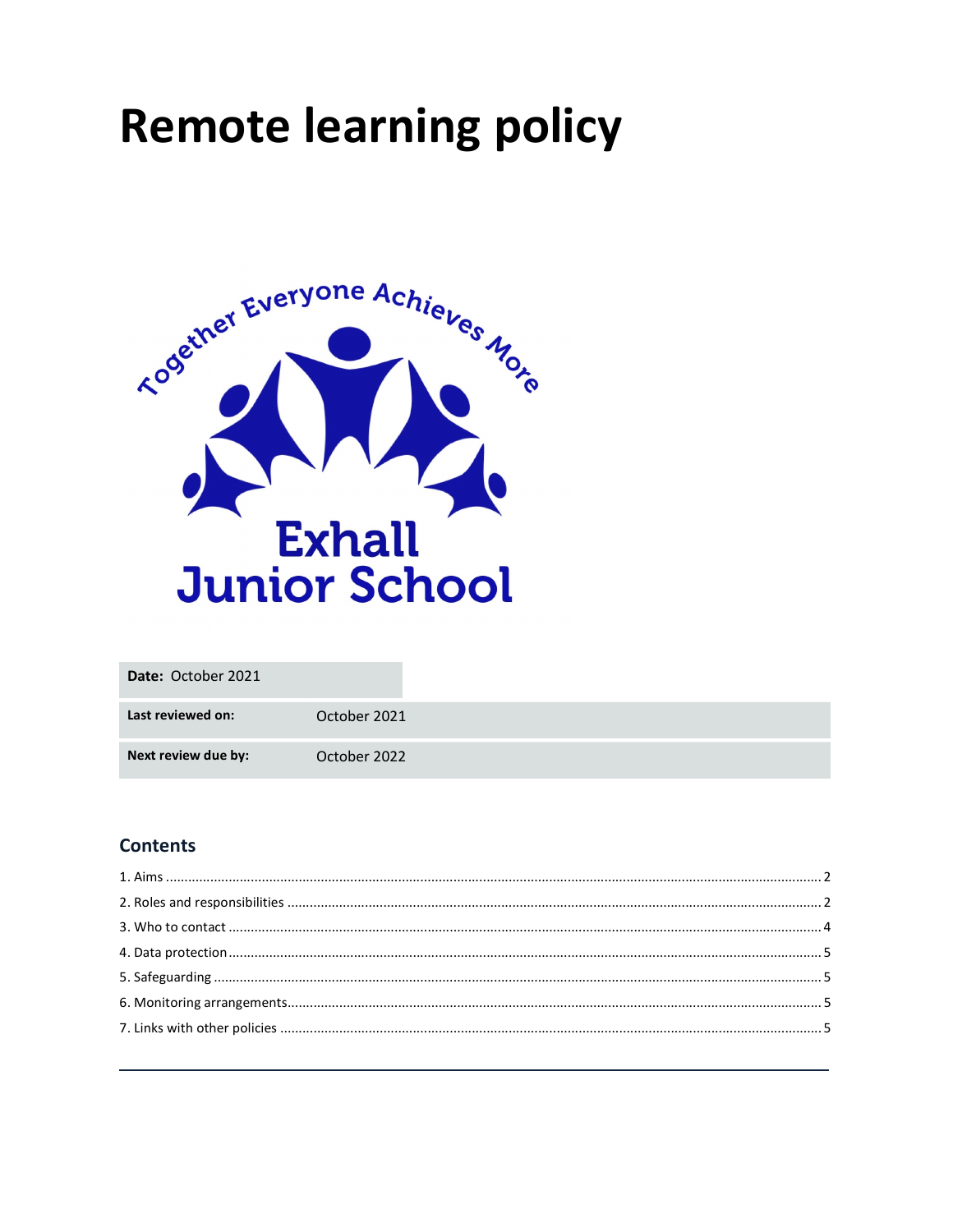# 1. Aims

This remote learning policy builds upon what is already outlined in the remote learning plan and, for staff, aims to:

- Ensure consistency in the approach to remote learning for pupils who aren't in school
- Set out expectations for all members of the school community with regards to remote learning
- $\triangleright$  Provide appropriate guidelines for data protection

# 2. Roles and responsibilities

Each member of the school staff has responsibility to continue their normal in-school duties whilst they are well and working from home. The following section includes role-specific details for each group of the school staff. In addition to these roles and responsibilities staff will be required to be flexible, following the direction of SLT who will react to changes as they develop.

## 2.1 Teachers

When providing remote learning, teachers must be available during their normal working hours.

If they're unable to work for any reason during this time, for example due to sickness or caring for a dependent, they should report this using the normal absence procedure. Teachers should be making arrangements before the remote learning plan in enacted to ensure they can continue their normal duties despite any potential closure of other schools or workplaces within the community.

When providing remote learning, teachers are responsible for:

- > Setting work
	- o Staff should be providing a morning and end-of-day session for their class, and online learning on the digital learning platform throughout the day. Teachers may be expected to cover other classes either though live lessons or work setting.
	- o Staff will need to provide at least three lessons per day, an English and maths lesson in the morning and an afternoon curriculum lesson. It may be that theme days or enrichment days are also delivered online and the amount of work set should reflect normal work expectations.
	- o Work will need to be set and uploaded according to the remote learning plan.
	- o Teachers will use the school's online meeting or emailing system to co-ordinate with other teachers, including those in school, to ensure consistency across the year/subject and to make sure pupils with limited access to devices can still complete the work
- Providing feedback on work
	- Staff will need to continue the normal feedback cycle which they do as part of their everyday teaching. The online learning platform will be where work is set, completed and where staff will provide feedback on set activities.
	- o Some staff may use the live virtual classroom environment to engage children in activities and may use the tools available to them in this environment to gain AfL knowledge and also give feedback
	- o Teachers are responsible for ensuring that the work they set includes a reasonable feedback time, but not so much that it is unmanageable for staff

 $\geq$  Keeping in touch with pupils who aren't in school and their parents

- o Staff may need to contact parents whilst working remotely themselves. Where possible they will use email or the online meeting platform. Some staff may use their personal phones to call parents, but must ensure that they withhold their personal number.
- o Teachers are to take responsibility, with the support of the school office if available, to contact parents and encourage engagement.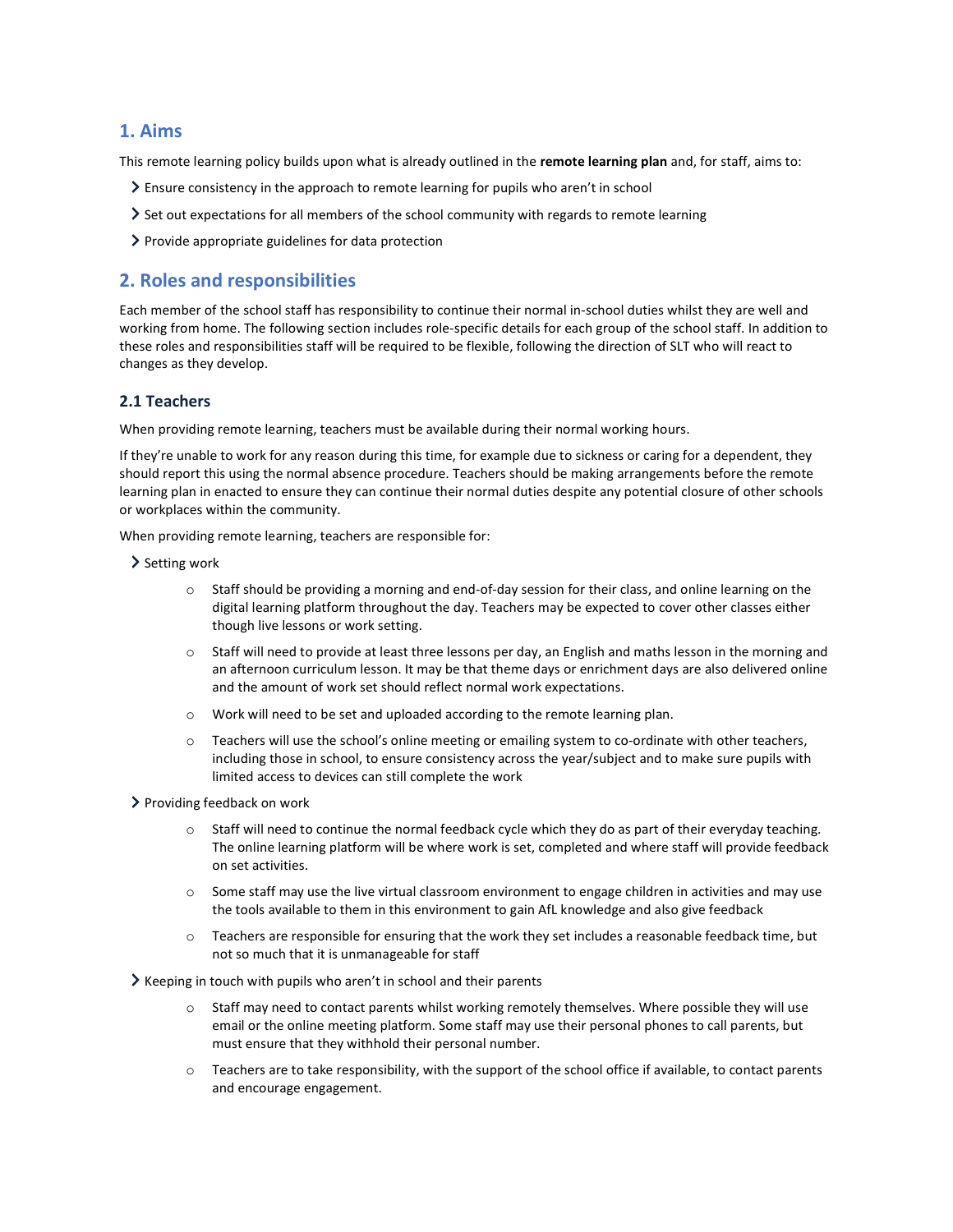- o If teachers have safeguarding concerns they should use CPOMS to log their concerns and contact a DSL directly.
- $\circ$  If there are any behaviour issues teachers should contact SLT. If, in the meeting, a child is behaving inappropriately the teacher should:
	- 1. Give a general warning out to the class
	- 2. Directly mention the child
	- 3. Remove the child from the meeting and contact parents/carers
- Attending virtual meetings with staff, parents and pupils should adhere to the staff's code of conduct including ensuring they have appropriate dress code, plain backgrounds and appropriate locations for working.

## 2.2 Support Staff

When assisting with remote learning, support staff must be available during their normal working hours.

If they're unable to work for any reason during this time, for example due to sickness or caring for a dependent, they should report this using the normal absence procedure. Support staff should be making arrangements before the remote learning plan in enacted to ensure they can continue their normal duties despite any potential closure of other schools or workplaces within the community.

When assisting with remote learning, support staff are responsible for:

- Supporting pupils who aren't in school with learning remotely in line with the remote learning plan. This will include the children they directly support in class if they are a 1:1.
- Attending virtual meetings with staff, parents and pupils should adhere to the staff's code of conduct including ensuring they have appropriate dress code, plain backgrounds and appropriate locations for working.

#### 2.3 Subject leads and staff with TLRs

Alongside their teaching responsibilities, subject leads are responsible for:

- Considering whether any aspects of the subject curriculum need to change to accommodate remote learning
- Working with teachers teaching their subject remotely to make sure all work set is appropriate and consistent
- Working with other subject leads and senior leaders to make sure work set remotely across all subjects is appropriate and consistent, and deadlines are being set an appropriate distance away from each other
- Monitoring the remote work set by teachers in their subject explain how they'll do this, such as through regular meetings with teachers or by reviewing work set
- Alerting teachers to resources they can use to teach their subject remotely

## 2.4 Senior leaders

Alongside any teaching responsibilities, senior leaders are responsible for:

- Co-ordinating the remote learning approach across the school including for children with SEND
- Monitoring the effectiveness of remote learning through regular meetings with teachers and subject leaders, reviewing work set or reaching out for feedback from pupils and parents
- Monitoring the security of remote learning systems, including data protection and safeguarding considerations

#### 2.5 Designated safeguarding lead (DSL)

The DSL is responsible for exercising their normal duties as set out in the safeguarding policy. DSLs will need to use the online meeting or emailing system to contact staff and parents. Some staff may use their personal phones to call parents, but must ensure that they withhold their personal number.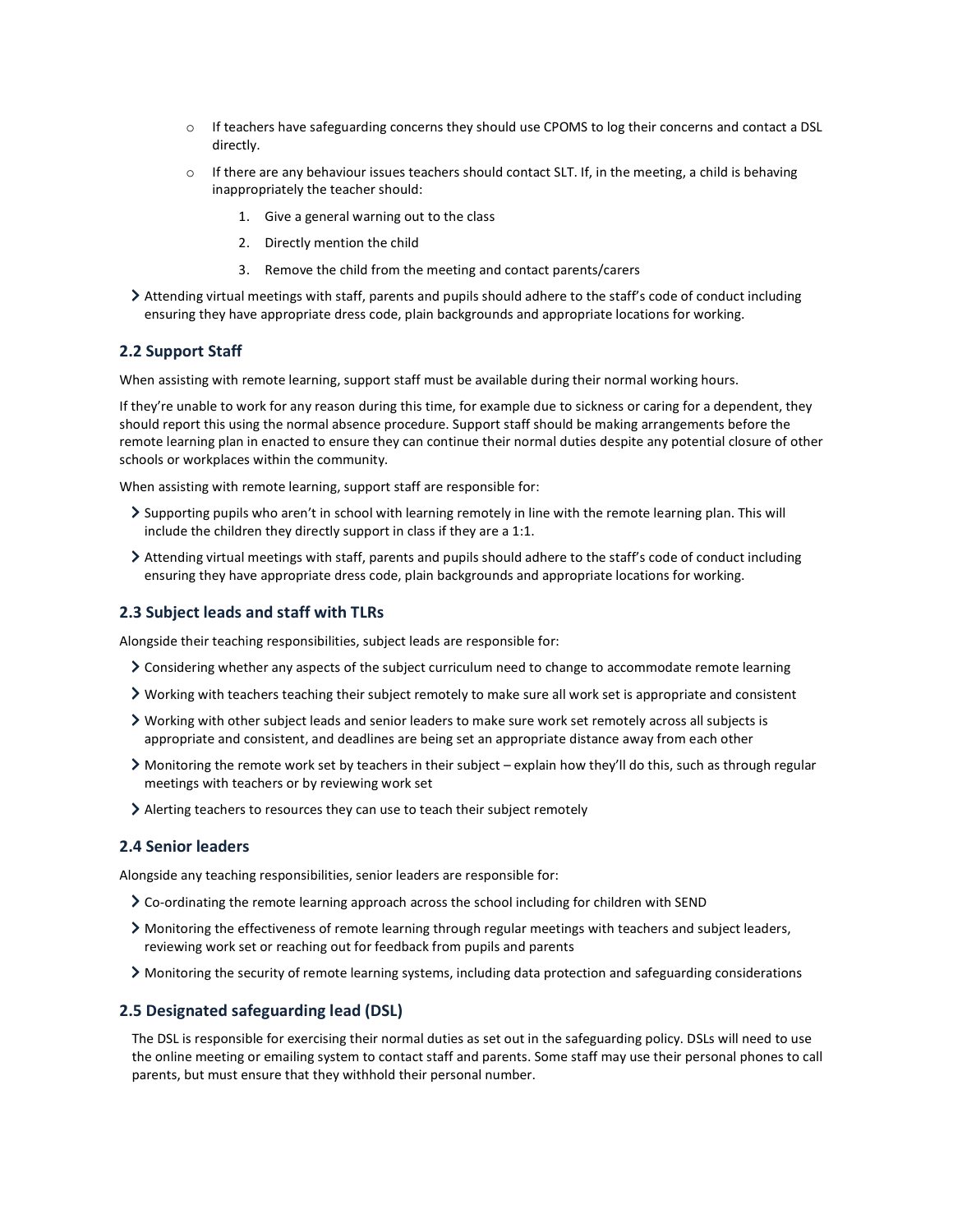Normal safeguarding meetings and procedures should continue as normal this may include:

- Early help meetings
- CIN/CP meetings
- Initial safeguarding conversations with families

In addition to their normal tasks, DSLs will need to check-in regularly with vulnerable families to see how they are coping and co-ordinate support appropriately.

## 2.7 Pupils and parents

Staff can expect pupils learning remotely to:

- $\geq$  Be contactable during the school day
- Complete work to the deadline set by teachers
- $\geq$  Seek help if they need it, from teachers or support staff
- Alert teachers if they're not able to complete work

Staff can expect parents with children learning remotely to:

- Make the school aware if their child is sick or otherwise can't complete work
- Seek help from the school if they need it
- > Be respectful when making any complaints or concerns known to staff

#### 2.8 Governing board

The governing board is responsible for:

- Monitoring the school's approach to providing remote learning to ensure education remains as high quality as possible
- Ensuring that staff are certain that remote learning systems are appropriately secure, for both data protection and safeguarding reasons

# 3. Who to contact

If staff have any questions or concerns about remote learning, they should contact the following individuals:

- $\ge$  Issues in setting work talk to the relevant subject lead or SENCO
- $\ge$  Issues with behaviour talk to SLT
- $\ge$  Issues with IT talk to the computing lead or SLT
- Issues with their own workload or wellbeing talk to their line manager
- $\geq$  Concerns about data protection talk to the data protection officer
- $\geq$  Concerns about safeguarding talk to the DSL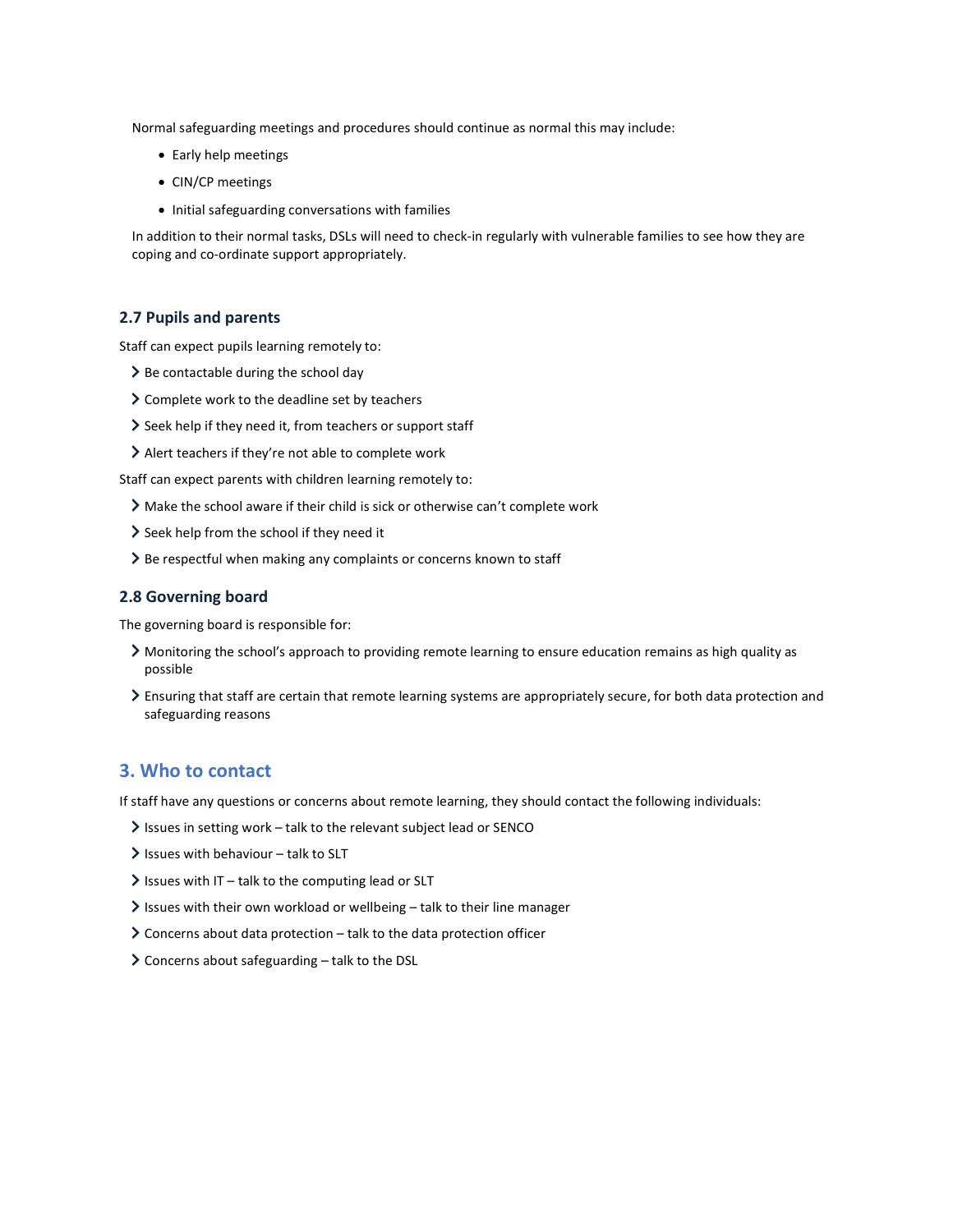# 4. Data protection

## 4.1 Accessing personal data

When accessing personal data for remote learning purposes, all staff members will:

- Access and share data using the secure welearn365 platform or remote access to the school shared drive
- Staff should use the devices provided by the school to engage in their work

#### 4.2 Processing personal data

Staff members may need to collect and/or share personal data such as parent names, phone numbers, emails (and other personal information) as part of the remote learning system. As long as this processing is necessary for the school's official functions, individuals won't need to give permission for this to happen.

However, staff are reminded to collect and/or share as little personal data as possible online.

## 4.3 Keeping devices secure

All staff members will take appropriate steps to ensure their devices remain secure. This includes, but is not limited to:

- Keeping the device password-protected strong passwords are at least 8 characters, with a combination of upper and lower-case letters, numbers and special characters (e.g. asterisk or currency symbol)
- Ensuring the hard drive is encrypted this means if the device is lost or stolen, no one can access the files stored on the hard drive by attaching it to a new device
- Making sure the device locks if left inactive for a period of time
- Not sharing the device among family or friends
- Installing antivirus and anti-spyware software
- $\blacktriangleright$  Keeping operating systems up to date always install the latest updates

# 5. Safeguarding

All staff should follow the school's Child protection policy and coronavirus addendum to our child protection policy which are available on the safeguarding section of the school website: http://stgilesjunior.org.uk/safeguarding/general.

## 6. Monitoring arrangements

This policy will be reviewed annually or sooner if required by Adam Lee (Deputy Head Teacher) or Robert Mann (Head Teacher) At every review, it will be approved by the chairs of governors or the full governing board.

## 7. Links with other policies

This policy is linked to our:

- > Behaviour policy
- Child protection policy and coronavirus addendum to our child protection policy